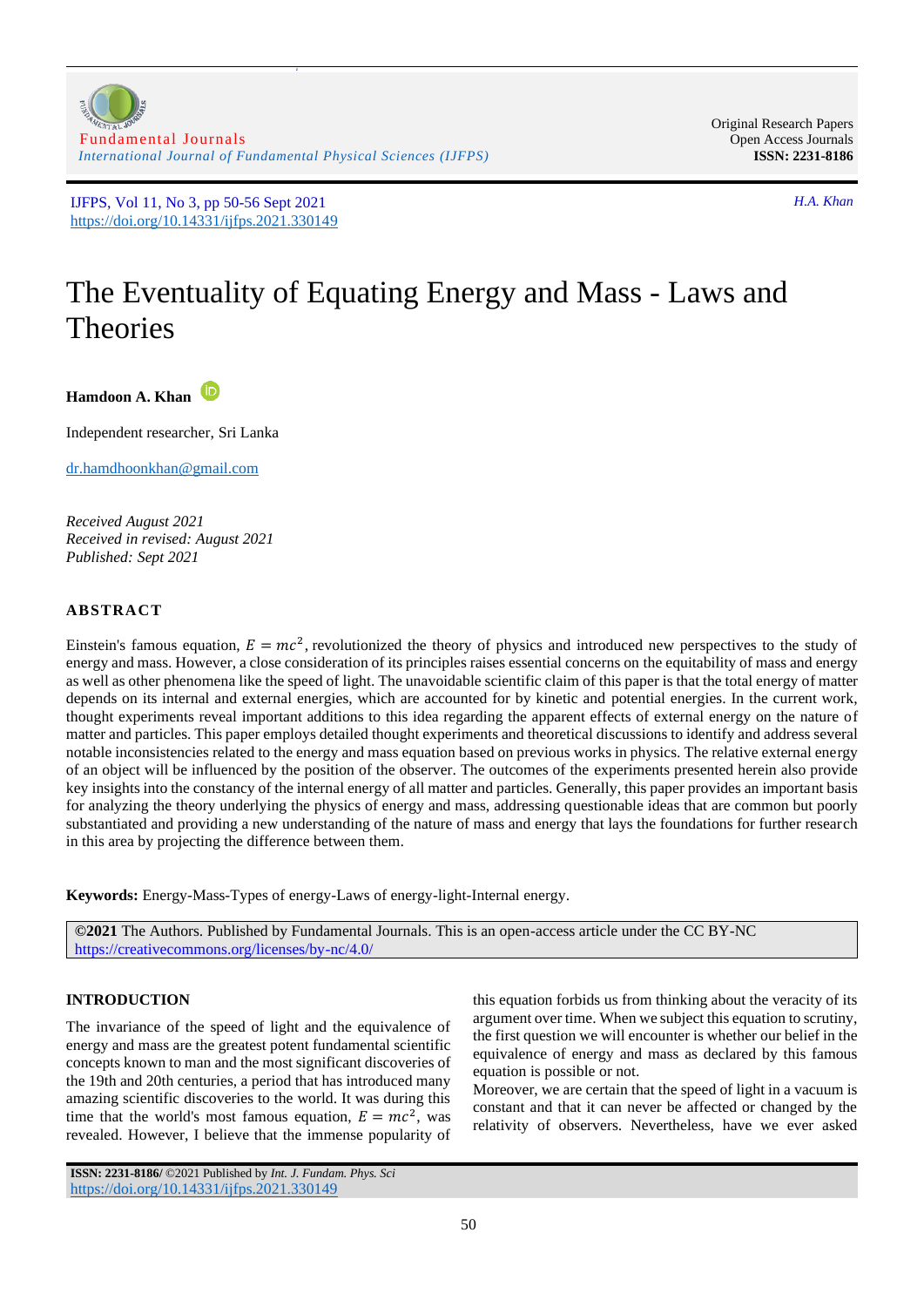ourselves since 1905 again why it is constant? Are there any ways in which that may change? Is constancy a particularity of the speed of light itself, or is there anything else that shares this quality of constancy?

We must answer these questions in every way, or risk being misled into believing in fictions and falsehoods; or, rather, further so. The theory I reveal in this paper has the potential to further our understanding of physics and aid future discoveries. Therefore, this research paper is intended to answer interesting and important questions like those raised above. Even though decades of research have been conducted on the equivalence of energy and mass since the days of Einstein, none of them have approached the keynote from a centralized point of view. Instead, Einstein originated the claim of equivalence, and others simply endorsed it. Therefore, the call of science to approach this matter from a wider and different perspective has not yet been answered. Thus, I have filled this gap and made the path clear for others by answering the call of science through this paper. This has been done by carrying out several thought experiments and logical arguments as I believe them to be strong enough to provide a clearer picture of the darkest parts of this topic.

Though the foundations on which the equation  $E = mc^2$  is built, were completely ruined with enough scientific and philosophical evidence by the paper entitled 'The ultimate sophistication of special relativity'[\(Khan, 2021\)](#page-6-0), it worth considering this equation here in order to bring an intelligible understanding of our universe and to enlighten our conception of energy from a wider perspective.

One must understand the sixth law of energy clearly to get a better picture of the first law. Also, must refer to my discussion about light to understand the second and third laws of energy more efficiently. I thoroughly believe that this research paper will give a clearer image of the notion of energy and mass, as well as a new approach to the speed of light.

#### **ENERGY**

## *Law 01: The total energy of matter or a particle relies on its internal and external energies.*

**Explanation:** The energy of all matter and particles can manifest in only three types: internal, external, and total.

**Internal energy** is the energy a system (matter or particle) contains from its relative attributes, its motion, and the interaction of its parts. This means the energy presents in a system from its own parts such as microscopic kinetic energy, molecular attractive forces, and so forth.

**External energy** is the energy a matter or particle receives from the outside. In other words, the energy comes from a matter or particle and acts on another system (matter or particle) or against it, is known as external energy e.g. boiling water with fire, the potential energy acts on a suspended ball, the friction acts against the rotation of a car's tires and so on.

**The total energy** is the entire amount of energy present in a matter or a particle at a given time.

To bring this closer to our understanding, we must discuss two different thought experiments.

**Thought experiment 01:** 100 g of clay, stone, and iron were prepared in a spherical shape, and three different mirrors with the same quality, shape, size, and mass were placed at a

distance of 10 m. The three items were then thrown into the mirrors to collide at the speed of 27 m/s. Would any two or more of these mirrors have been experienced to the same amount of energy?

Of course not! We never get the same results at all.

**Thought experiment 02**: 100 g of paper was prepared, and a tin was placed at a distance of 10 m. Then the paper was thrown into the tin to collide at 27 m/s speed. Then, it has been repeated the same activity after the paper was compressed well or to the max. Now, what do you think of these two situations? Would the sound frequency of both events have been equal or not?

Exactly, they would not be equal. With these two experiments, we can prove two arguments.

1. There is something we failed to include in the equation  $E =$  $mc<sup>2</sup>$ , i.e., the internal energy. However, the results of our experiments are something we would not get if the equation  $E = mc^2$  is correct.

2. The total energy of matter or a particle is influenced by both internal and external energies, so we would get different outcomes for the total energy for the above experiments, even though the mass and speed of all the items were equal. Since it is not possible to get the exact amount of total energy present in any matter or particle using  $E = mc^2$  as it claims the energy of a 100 g paper and plutonium to be equal, we have to propose an accurate equation for it.

$$
Total Energy = Internal Energy + External Energy \t(1)
$$

For this hypothesis, the internal energy will be derived from the sum of all the molecular kinetic energy (translational motion, rotational motion, and vibrational motion) + the sum of the molecular potential energy (intermolecular bonding). Conversely, external energy will be the total kinetic energy influencing the matter or particle other than its molecular kinetic energy  $+$  the sum of the total potential energy influencing the matter or particle other than its molecular potential energy. So, the combined equation will have the terms

(Kinetic energy<sub>(e)</sub>+Kinetic energy<sub>(i)</sub>) + (Potential energy<sub>(e)</sub>+ Potential energy $(i)$ , which is the same as,

(Kinetic Energy(i)+Potential Energy(i)) + (Kinetic Energy(e)+Potential Energy(e))

(2)

As you can see, the equation has two different terms (external energy and internal energy) joined by an addition sign. For each term, there is a value for kinetic energy and one for potential energy. However, the potential energy we refer to for the internal energy term is different from that for the external energy term. Since we have to use the same basic equations and symbols for the kinetic and potential energies in both the internal and external energy terms, we have to introduce new symbols subscripted  $'i'$  for internal energy, and  $'e'$  for external energy, as below:

*i* 
$$
1/2mv^2_{(i)}
$$
 *iii*  $V_{(i)}$   
*ii*  $1/2mv^2_{(e)}$  *iv*  $V_{(e)}$ 

**ISSN: 2231-8186/** ©2021 Published by *Int. J. Fundam. Phys. Sci* <https://doi.org/10.14331/ijfps.2021.330149>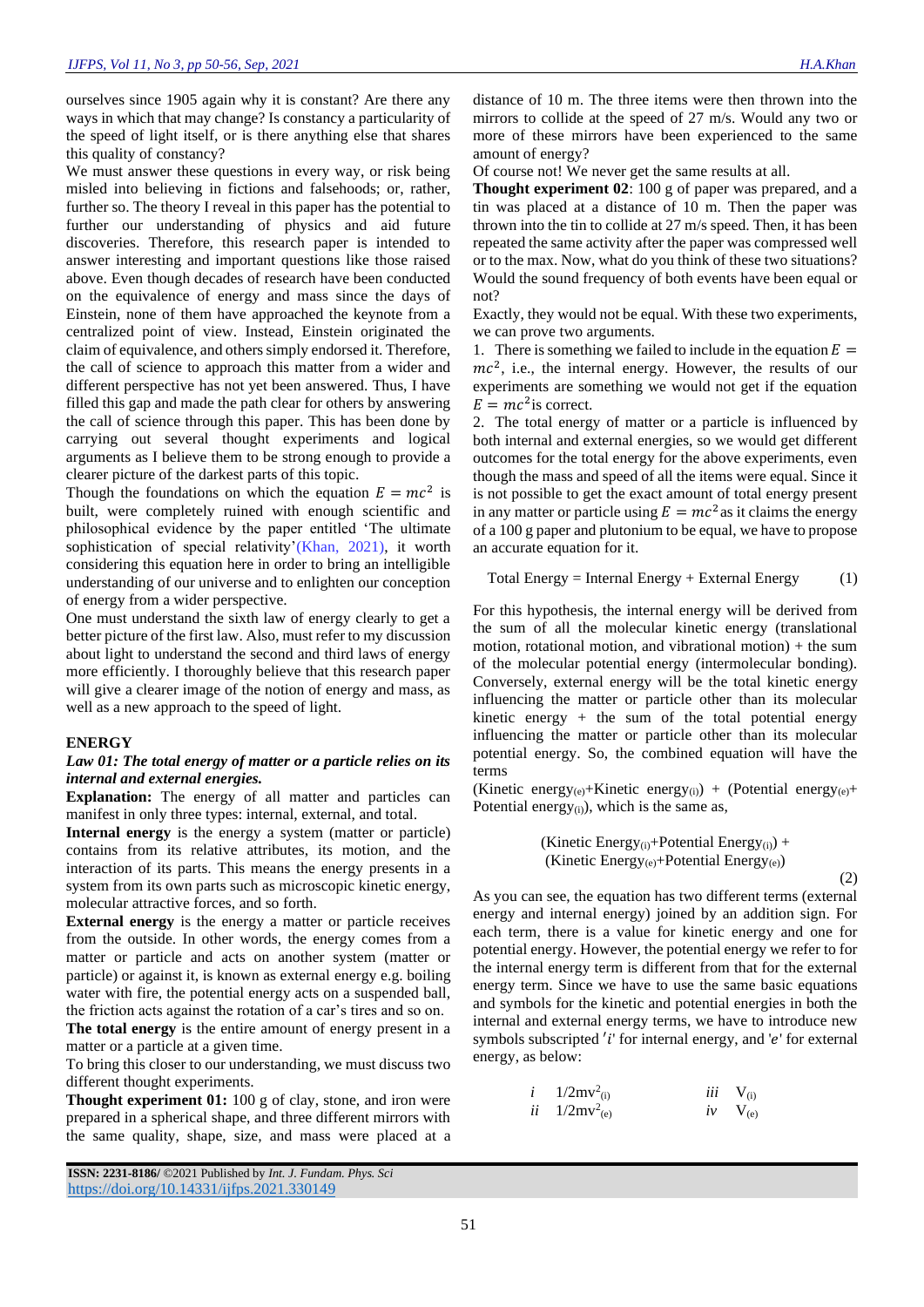Using these terms, we get

Total Energy = 
$$
(1/2mv^2_{(i)} + V_{(i)}) + (1/2mv^2_{(e)} + V_{(e)})
$$
 (3)

where *M* represents the mass,  $v$  represents the velocity,  $V_{(i)}$ represents the intermolecular bonding/ force, and  $V_{(e)}$  is external potential energy. This means

$$
E = U + T \tag{4}
$$

where E represents the total energy of a matter or particle, U represents its internal energy, and  $T$  represents the external energy. Here, I have used the letter  $T$  from the Arabic word '**Taqa**', which means energy, to represent external energy. Unexpectedly, this is one of two equations that could help us in nuclear research to calculate the total energy of a system. If the external energy of a matter or particle is only in the form of kinetic energy, we can use the equation below to calculate its total energy:

$$
E = U + \frac{1}{2}mv^2 \tag{5}
$$

where  $E$  represents the total energy,  $U$  represents the internal energy, m stands for mass, and v for velocity.

Hypothetically, if  $E = mc^2$  is a precise equation, we would have "observed" the same results in all of the experiments above. Furthermore, we would have succeeded in nuclear research using any element of the periodic table. However, the dissimilarity of the thought experiment results and the impossibility of succeeding in the nuclear researches using all the elements of the periodic table give us concrete evidence that there is something we have failed to consider in the equation  $E = mc^2$ , and that is internal energy. Because the dissimilar results of the thought experiments are due to differences in internal energy only.

Some may provide a few rare examples of some situations where the energy is converted into a mass or *vice versa* as per their belief in the equation  $E = mc^2$ . For such arguments, there is nothing to say except to request that they recheck their understanding of the equation  $E = mc^2$  because, clearly, the equation does not explain certain specific situations or types of matter particularly. Rather, it talks about equating energy and mass in general. Thus, if we could observe examples of the interconversion of all types of energy and mass in our daily lives, their argument and the above equation would be correct. For example, take the formula for calculating profit percentages, which is revenue minus cost of services or goods sold divided by the cost of services or goods sold and multiplied by a hundred. This formula is the same for all types of businesses all over the world for everyone. Nevertheless, if someone said that this is a standard formula, but that it only applies to the profit percentage of Russian-made watches, it would never be accepted as a formula at all, and we would have to question the understanding and knowledge of those who accept it is a formula.

It is not possible to observe examples of  $E = mc^2$  other than some hypothetical examples with no relationship to practical reality. Therefore, such examples cannot be evidence of the above equation. Rather, they serve to illustrate different concepts than those under discussion here. If the energy and

mass are equivalent, the possibility must exist to obtain from both the matter and particle the pure state of each, i.e., mass without energy and *vice versa*. If we say that liquid water and ice are equivalent but different manifestations of the same thing, it is a demonstrably true statement. because we can observe 100% liquid water without ice and *vice versa*. However, this is not possible with energy and mass because matter and particles possess energy in all situations. So, hypothetically if we convert matter or a particle into energy completely, the total energy of it will be as below:

The energy present in the matter or particle before the transformation plus the energy converted from the mass via equivalence process is not equal to the mass at all, but it is more than the mass, as is clear here. This point alone is good enough to prove the incorrectness of the claim of  $E = mc^2$  for the equivalence of energy and mass.

# **Law 02: External energy cannot make any changes in internal energy directly without changing the matter or particle.**

#### **Explanation**

**Thought experiment:** 50 g of iron was heated consistently up to 900 °C and left at 0 °C for 20 min. This activity was repeated two times. Each time, the higher and lower temperatures were selected randomly. Through this experiment, do you think that we can observe any changes in its internal energy? Undoubtedly, we can. But what is the direct cause of these changes? Is that external energy?

To get the correct answer to this question, I have to explain the above experiment from a different point of view. That is to say, when that specific iron is heated, its attributes also begin to change. On the other hand, I can say that there are no solids that will melt in an instant or *vice versa*. There are thousands of stages before achieving melting point as the heat changes little by little. In each of these stages, the attributes of the solid will also be changed.

To make it clearer to understand, let us repeat the same experiment from a different viewpoint. If matter or a particle has been subjected to be changed by the external energy, its attributes will be changed accordingly. However, its internal energy will be changed only according to the attributes of the matter or particle at a given point in time. This means external energy cannot make any changes in the internal energy of any matter or particle directly. So, if no change has been done to the matter or particle by any external energy, its internal energy will never be affected by that external energy at all. Also, we can give a  $1 \text{ m}^3$  brick broken using external energy as further proof of this argument. As we all know, the internal energy of that brick would not be the same before and after being broken. Nevertheless, if you say that external energy is the cause of the change in its internal energy, you are mistaken. However, the changes in the attributes of the brick caused the change in its internal energy, and the changes in the attributes of the brick were caused by external energy.

Here, one may ask, "if external energy can change the internal energy by changing the attributes of matter or a particle, why don't we simply accept the fact that the external energy can change the internal energy?"

**ISSN: 2231-8186/** ©2021 Published by *Int. J. Fundam. Phys. Sci* <https://doi.org/10.14331/ijfps.2021.330149>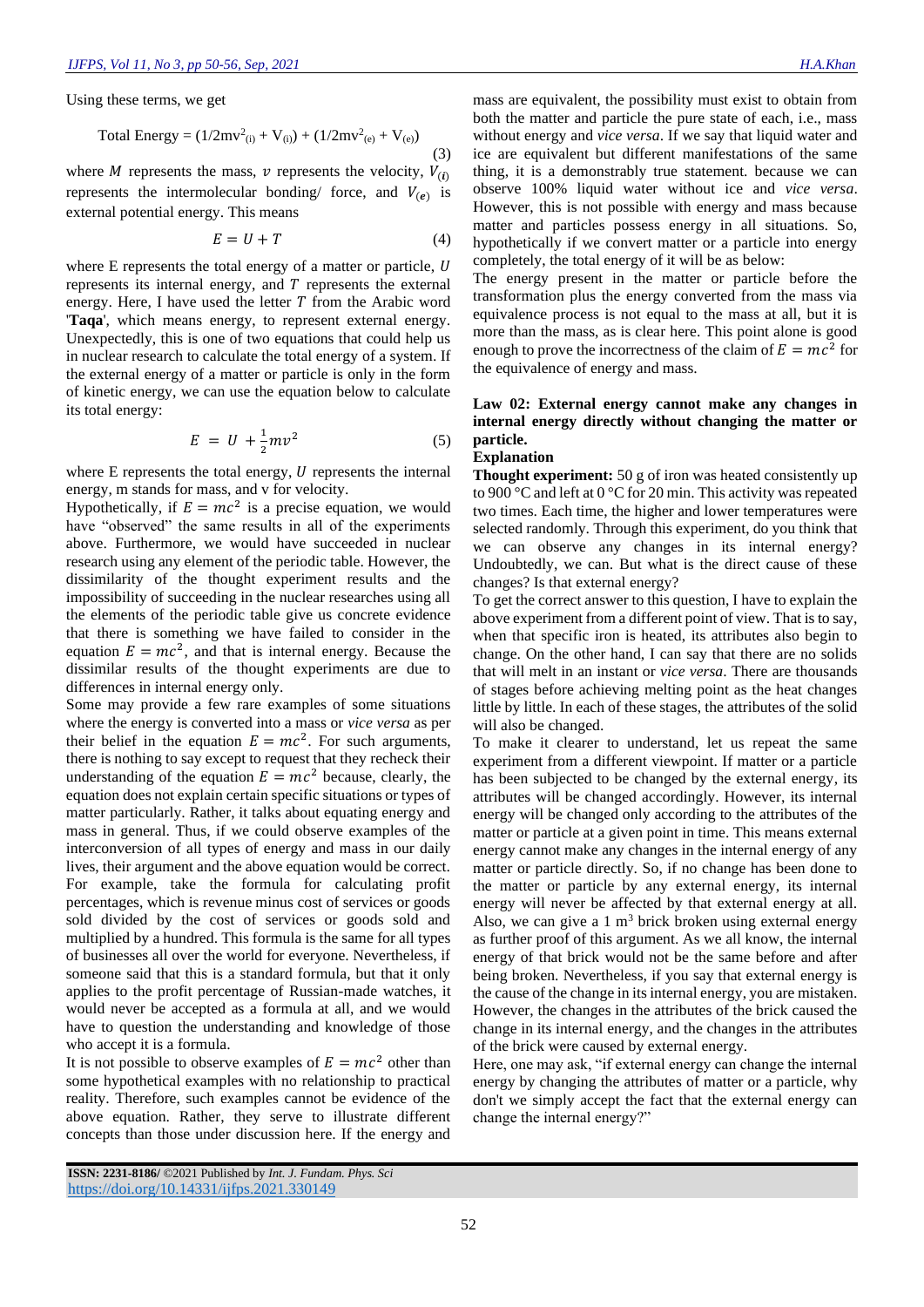This is because, hypothetically, if we agree that the internal energy will be changed by the external energy, there should always be a change in internal energy whenever external energy exists. But fortunately, this is belied by reality and practical consideration. So, that kind of situation can be excluded using my second law of energy. Based on the fact that when there is no change in the attributes of matter or particles, the change in internal energy is constant.

$$
\Delta U \times E = \Delta A_s \times E \qquad \Delta U = \Delta A_s \tag{6}
$$

where  $\Delta U$  stands for changes in internal energy,  $\Delta A_s$  stands for changes in the attributes of the system, and E represents the external energy. The exact point being proved with the equations to calculate the change in internal energy.

$$
\Delta U = \int_{T_1}^{T_2} C_V dT + \int_{V_1}^{V_2} \left[ T \left( \frac{\partial p}{\partial T} \right)_V - p \right] dV \tag{7}
$$

As the attribute of a system could be defined as its temperature, volume, and pressure  $(T, V, \text{ and } p)$  if the change in them is zero, the changes in the internal energy also will be zero. For this argument, I can use a real-life practical example. However, we will talk about this when we are done with the thought experiments to explain the reasons behind the constancy of the speed of light for the sake of a more logical progression.

# **Law 03: External and total energies are relative, unlike internal energy, which cannot be relatively observed.**

#### **Law 04: There is no relativity within the same frame of reference.**

**Explanation:** It is not meant by relativity here what usually was understood in the past century from the word. As it is proved by Hamdoon's all four paradoxes of special relativity, there is no place for the notion of relativity within the real universe. Nevertheless, there will be the relativity of motion when the reference frames of the observers are different. The space and time coordinates, motion by the external energy, and displacement in the space are the only forms of relativity worth to be considered in physical science. Though the motion is relative as said above, all three types of energy will not be relative. When an event takes place somewhere in the space, we can record them using different coordinates as below.





As shown in the picture, the point z could be recorded as

$$
z = (x_0, y_0) \text{ or } = (x'_0, y'_0) \tag{8}
$$

The time of that event could be mentioned for an example (GMT+5:30) 00:00 Hrs, and (GMT+3) 21:30 Hrs. As it is already clear to us from the discussion about my first law of energy that the energy contained by matter or a particle from the relative attributes of the system, motion, and interaction of its parts is known as internal energy. Since the internal energy is owned by a system, it cannot exist independently. Therefore, changes in the internal energy are relative to the attributes of that matter or particle. However, the relativity of the internal energy cannot be found in all situations like external and total energies because this relativity will be bound with the changes in the attributes of matter or a particle, but will not be relative to any observers. Furthermore, It is proved by the discussion about the second law of energy and equation (7) that there will be no changes in the internal energy of a system as long as its attribute is unchanged. The research article entitled 'The ultimate sophistication of special relativity' clearly shows that the motion cannot bring any changes to the attribute on a system. Therefore, the internal energy remains constant except for a unique situation that will be discussed in the fifth law of energy. The relativity of motion and the displacement in space take place under said conditions only with the external energy.

**Relativity of motion**: There are two observers; one at the platform and the second on a moving train with velocity  $\nu$ . The observer on the train threw a ball in the direction of his motion in velocity s.



The velocity of the ball will be s for train observer and  $v + s$ dor platform observer.

**Relativity of displacement in space**: Let's consider the same example of the relativity of motion. But now we are going to use that to find the location on that ball from the perspective of both the observers when it reaches point a in the  $x'$ .



Figure 3

The position of the ball according to the train observer is  $x'$ , and for the observer on the platform will be

**ISSN: 2231-8186/** ©2021 Published by *Int. J. Fundam. Phys. Sci* <https://doi.org/10.14331/ijfps.2021.330149>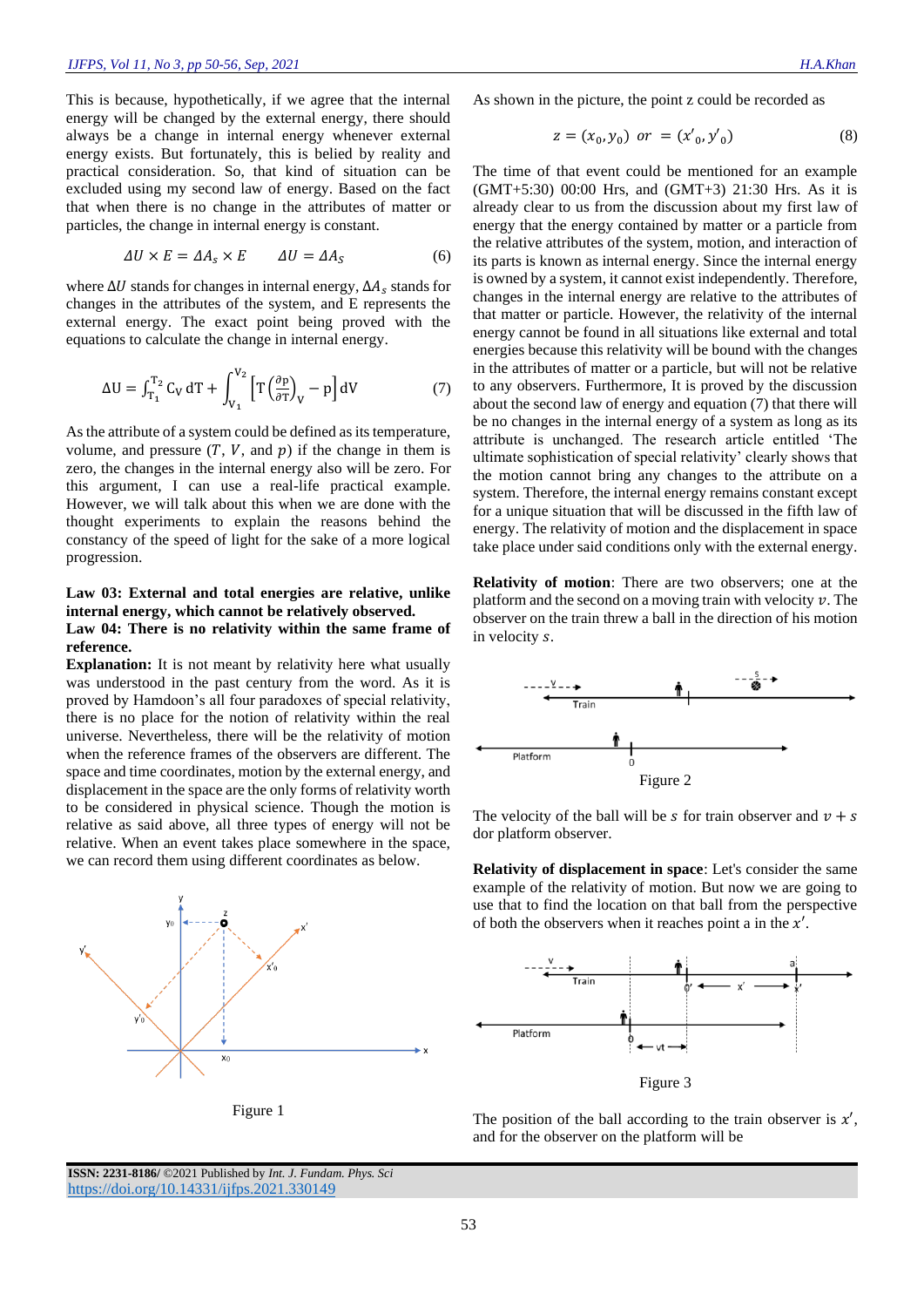$$
x = x' + vt \tag{9}
$$

As you see above, this is exactly Newtonian relativity. But still, we don't agree with Newton with his entire proposal of relativity as clearly explained already. From the above discussion, it is clear to us that the internal energy is constant and the external energy is relative. And since the total energy of an object is the sum of internal and external energies, it implies that the total energy is also relative. To bring some additional prove about the constancy of internal energy, a further discussion take place followed by the same thought experiment that will be carried out to explain the reasons behind the constancy of the speed of light and also prove my second law of energy.

# **Law 05: The motion of matter or a particle from its internal energy, becomes relative when the velocity is influenced by external energy.**

**Explanation:** The motion of matter or a particle from its internal energy could be influenced by external energy either with increased or decreased velocities of the motion. When the influence of the external energy will be by increased velocity, the motion of the object will be caused within that exact point of time by mere external energy. Because, if the velocity of the external energy was not higher than the motion of external energy, the external energy would have not been able to make that influence on the object. As the velocity of the external energy is higher than the motion of internal energy, the internal energy will not be able to contribute to the motion of the object at that given point in time. As if the light travels through the black hole, the photon then will not be able to travel at its known speed.

But it would travel faster than that because of the gravitational force within the black hole. Under that circumstance, the external energy will be the mere reason for the velocity of the light. Since the external energy took control of the velocity of the object over the internal energy, the motion of that object then will be relative for observers from different frames of reference as discussed earlier in forth law of energy. If the influence of the external energy will be by decreased velocity, it means, the external energy acts in the opposite direction of motion of the object; the internal energy causes the motion of that object is not left to act freely on the object, therefore, the internal energy of motion loses its uniqueness of constancy and it becomes relative at that specific situation. As if the light travels through the water, the one inside the water or on the earth will see the light travels at  $\frac{3}{4}$  of its constant speed, and the observer from mars for example will find the velocity of the light to be ¾ of its constant speed plus the velocity of the earth rotates on its axis plus the velocity of the earth in the orbit around the sun.

# **Law 06: Neither energy can be changed as mass nor mass as energy.**

**Explanation:** The principle of the existence of matter or a particle is nonexistence, and the principle of ability on an act is inability. To prove the nonexistence or inability of something or someone, we do not need to provide any evidence or proof, because being the principle of something is itself evidence. However, if someone wants to demonstrate that the principle of something is its existence or that of some act is the ability, they must provide proof. Furthermore, if someone submitted substantial evidence on the existence of something or the ability of someone or something on an act, it will become the principle of that particular thing or act. Then, if we want to prove again that the principle of that particular thing is nonexistence or that of the act is inability, we do not need to submit any proof; it is enough to prove that the evidence submitted to claim the existence or the ability is wrong and unacceptable.

For example, there were two people; David and John, and David was killed by someone. For this murder, we cannot accuse John, because according to the principle of acts, John did not kill David. To prove it, there is no need to provide evidence, or else all of us would have to prove our innocence for each crime that occurs anywhere in the world. However, if you want to accuse John of this murder, you have to submit the proof. Once you submit the evidence, the principle of acts will be changed in the case of John from the inability to ability. Thereon, we can say that this incident was caused by John. but if I want to advocate for the innocence of John in this crime, I do not need to submit any evidence exactly for his innocence, but it is enough to prove that the evidence submitted of John's guilt is wrong.

In the same way, according to the principle of matter and particle, there is no such thing as iron, for example. But, if I want to convince you about the existence of iron, I have to provide evidence to prove it. In that case, the principle of matter and particles in the case of iron will be changed from nonexistence to existence.

And based on the principle of acts, you do not have any idea about how to swim. If you want to let us know that you can swim, you have to prove it. Then, the principle of acts will be changed in terms of your swimming capacity from inability to ability.

Just like all these examples, the probability of equating energy and mass is impossible in principle. Therefore, the most famous scientist of the twentieth century, Albert Einstein, had to provide evidence through his well-known equation  $E =$  $mc<sup>2</sup>$  on the possibility of equating energy and mass (Boyer, [Einstein, & Infeld, 1938;](#page-6-1) [Einstein, 1961\)](#page-6-2). From there on, the principle of acts for the equation of energy and mass was rehabilitated from impossibility to possibility and ability. Thus, if I want to claim that there is no probability of equating energy and mass, I do not need to provide any evidence for it, it is enough to prove that Einstein's evidence for equating energy and mass was wrong. I have already done this in the discussion about my first law of energy. So, now we do not have any evidence that proves that the equation of energy and mass is possible. Therefore, this subject is back to its very basic principle, which is inability and impossibility, so we can say that it is not possible to equate energy and mass. Regardless of these arguments, as it was already mentioned in the introduction, Hamdoon's paradoxes of special relativity clearly have proved the inappropriateness of  $E = mc^2$ , and its fundamental ideologies.

Moreover, it is eccentric that we talk about equating energy and mass while it is impossible for a type of energy itself

**ISSN: 2231-8186/** ©2021 Published by *Int. J. Fundam. Phys. Sci* <https://doi.org/10.14331/ijfps.2021.330149>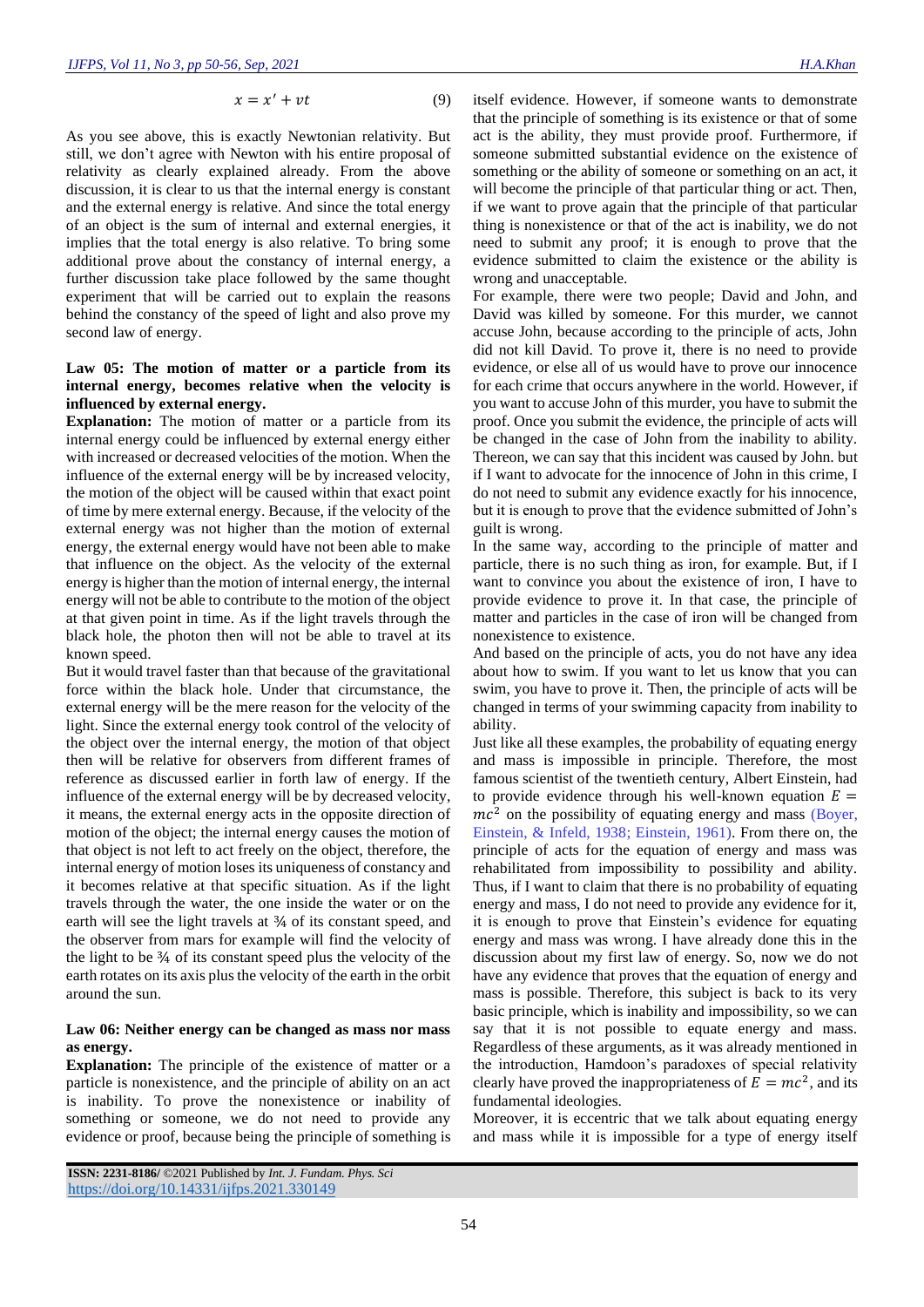(internal energy) to be directly influenced by another type of energy (external energy). Furthermore, equating those two types of energy is impossible.

# **THE LIGHT**

In our daily lives, light allows us to see and perceive things we would not have seen without it. Unfortunately, there are unanswered questions remaining around light and its velocity, the light of science has not yet fallen upon. We be certain that the speed of light in a vacuum is constant. So, it travels at the same speed irrespective of the distance traveled. Of course, today's scientific research also proves the same. But some unanswered questions also travel as speed as light, beyond the time to date.

**a.** All the matter and particles we know of, experience changes in their speeds except light, which has a constant velocity in a vacuum. But what is the secret behind its constancy?

**b.** Is constancy one of the specificities of light, or is there something else that shares the quality of constancy with the speed of light?

These questions have always caused me to think. In the early stages of my research, whenever I tried to dissect these complex questions using the research of expert scientists in this field, I was unsuccessful and failed. Most of the time, I got completely different results. Eventually, I realized that it is impossible to solve these puzzles following the ways and beliefs of existing scientific discoveries. Therefore, I had to approach these questions from a different perspective.

Before we discuss the questions raised above, we will perform a thought experiment:

There was a vehicle traveling at the speed of 28 m/s, and a person was sitting in the vehicle threw a ball at  $6 \frac{m}{s}$  speed. According to the person who threw the ball, its velocity will be 6  $m/s$ , but for a person observing it from stationary land, the velocity of the ball will be  $34 \, m/s$ . With this experiment, we can prove the relativity of external energy as we know it. But suppose the person in the vehicle had switched a light on, instead of throwing the ball? What would the result have been? As we all know, the velocity of the vehicle is never going to make any changes in the speed of the light, it would be the same for the person in the vehicle and the stationary observer. Even if there was a person who had been traveling in another vehicle at 40 m/s, the velocity would still be  $299,792,458$  m/s. Through this experiment along with the postulates of the special theory of relativity, we admit to the constancy of the speed of light [\(Boyer et al., 1938;](#page-6-1) [Einstein, 1961\)](#page-6-2). Furthermore, we can come to two more conclusions as well.

1. I can prove my second law of energy by this experiment as below:

As discussed in the above experiment, the vehicle was moving at a speed of 28 m/s. Once the torch was switched on by the person in the vehicle, the light started its journey at 299,792,458 m/s.

Here, both the vehicle and the light have the same type of energy, which is kinetic energy, even though there were no changes in the velocity of light by the velocity of the vehicle

**ISSN: 2231-8186/** ©2021 Published by *Int. J. Fundam. Phys. Sci* <https://doi.org/10.14331/ijfps.2021.330149>

or vice versa. This is because, as I have mentioned for my second law of energy, the kinetic energy of the vehicle does not make any changes in the attributes of the particles of light, which is the photon. Moreover, 299,792,458 m/s is the internal energy of the photon. Therefore, no changes were in the speed of light in the above experiment, but if external energy can change internal energy directly without changing the matter or particle, the velocity of the vehicle would have made changes to the velocity of the light. There is perhaps another question that could be asked at this point, which is "assuming that your second law of energy is correct and your proofs are acceptable; how has the speed of the vehicle changed the speed of the ball without changing its attributes?"

The answer to this question is straightforward. Here, the speed of the vehicle is 28 m/s and the speed of the ball is 6 m/s, and both are external energies, and as I have proved already, the external energy is relative. So, it is a common occurrence for external energy to be changed by another external energy. However, 299,792,458 m/s is not the external energy of the photon.

$$
E_p = U + T \tag{10}
$$

where E<sub>P</sub> stands for the total energy of a photon,  $h \times f = U +$  $T$ , where h stands for Planck's constant, and  $f$  represents frequency  $U = (h \times f) - T$ . Since the external energy of the photon will always be zero, we can say,  $U = (h \times f) - 0$ . Here, someone may say, "wait a minute. If you say that photon

has no external energy when it travels in a vacuum, it is understandable. But how about the external energies, when a photon travels through other media such as water, diamond, and glass, that change the speed of the photon?"

It is an excellent question. I agree that the photon faces some external energies when it travels through such media. But strictly speaking, the external energies the photon faces, under those circumstances, are not the external energies of the photon, because they never act on the photon, but against the photon. And those external energies will be excluded from the equation  $E = hf$  already[\(Planck & Bohr, 2019\)](#page-6-3). Therefore, the internal energy of the photon will be

$$
U = (h \times f) - 0 \qquad U = h \times f \tag{11}
$$

And we know that,

 $f=\frac{c}{\lambda}$ 

$$
c = \lambda \times f \tag{12}
$$

or

$$
U = h\left(\frac{c}{\lambda}\right) \tag{13}
$$

Hereby, we can say that the speed of light is the internal energy of a photon. Even though the total energy of a photon is equal to its internal and external energies, only the internal energy of the photon represents its total energy.

 $\frac{c}{\lambda}$ ,  $U = h \times f$